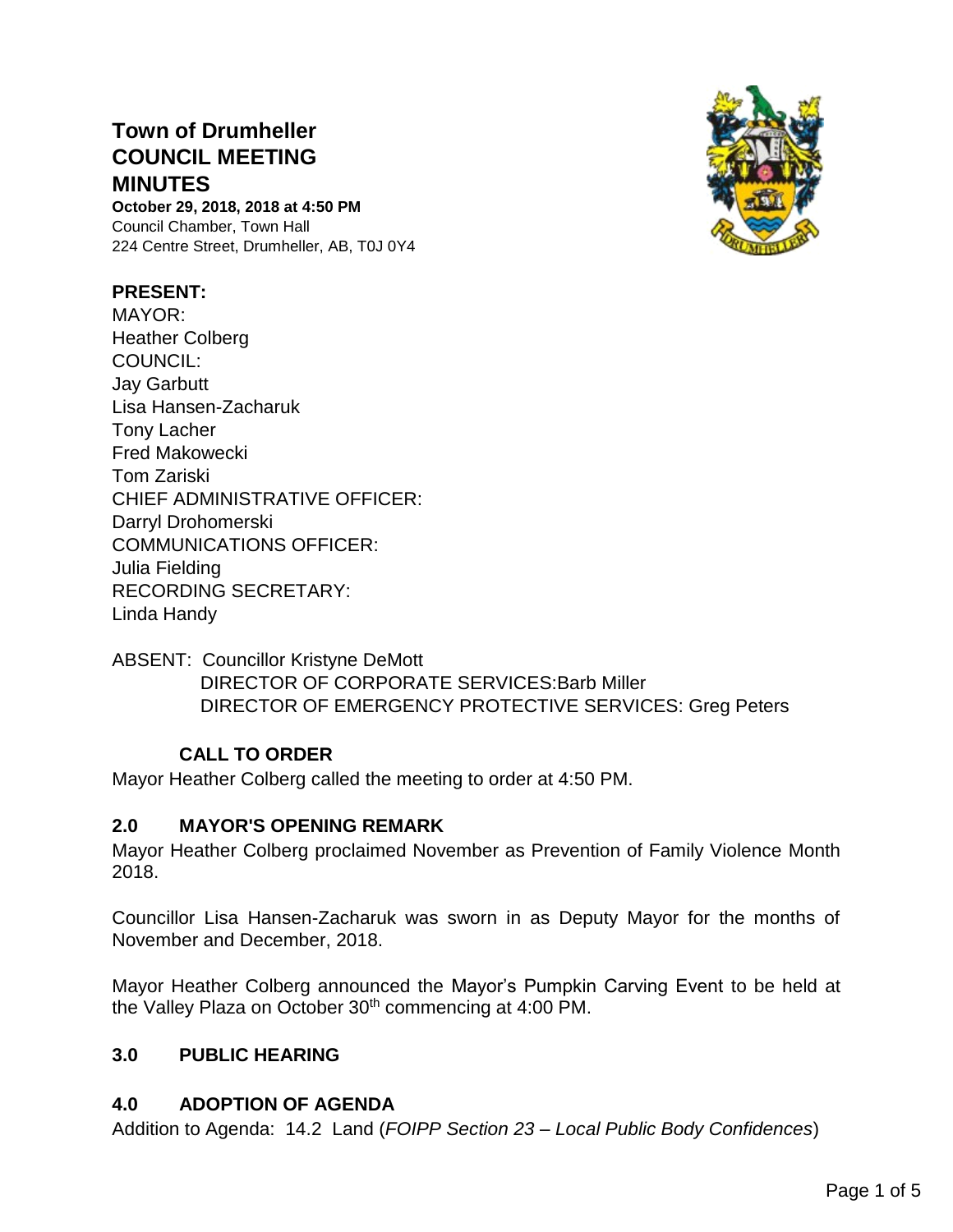Regular Council Meeting Minutes October 29, 2018

**MO2018.171** Garbutt, Hansen-Zacharuk moved to adopt the agenda as amended. Carried Unanimously.

# **5.0 MINUTES**

# **5.1. ADOPTION OF REGULAR COUNCIL MEETING MINUTES**

5.1.1 Regular Council Meeting Minutes of October 15, 2018

**MO2018.172** Garbutt, Makowecki moved to approve the Regular Council Meeting Minutes of October 15, 2018 as presented. Carried Unanimously.

## **5.2 MINUTES OF MEETING PRESENTED FOR INFORMATION**

## **6.0 DELEGATIONS**

**7.0 COMMITTEE OF THE WHOLE RECOMMENDATIONS**

## **8.0 REQUEST FOR DECISION REPORTS**

## **8.1. CAO**

8.1.1 Bylaw 14.18 being a bylaw to amend the Land Use Bylaw 10.08 Section 56 – Home Occupations – first reading

D. Drohomerski advised that currently home occupations must be renewed annually and go through the development application process. He stated that with the adoption of Bylaw 14.18 this process will be eliminated and the applicant is only required to complete the development application for a home occupation once. If there is a change to the existing home occupation, the applicant would be required to complete a new development application for the Municipal Planning Commission's review and approval.

**MO2018.173** Makowecki, Hansen-Zacharuk moved first reading of Bylaw 14.18. Carried unanimously.

# **8.2. DIRECTOR OF INFRASTRUCTURE SERVICES**

- **8.3 DIRECTOR OF CORPORATE SERVICES**
- **8.4 DIRECTOR OF COMMUNITY SERVICES**
- **8.5 DIRECTOR OF PROTECTIVE SERVICES**

## **9.0 PRESENTATION OF QUARTERLY REPORTS BY ADMINISTRATION**

**10.0 PUBLIC HEARING DECISIONS**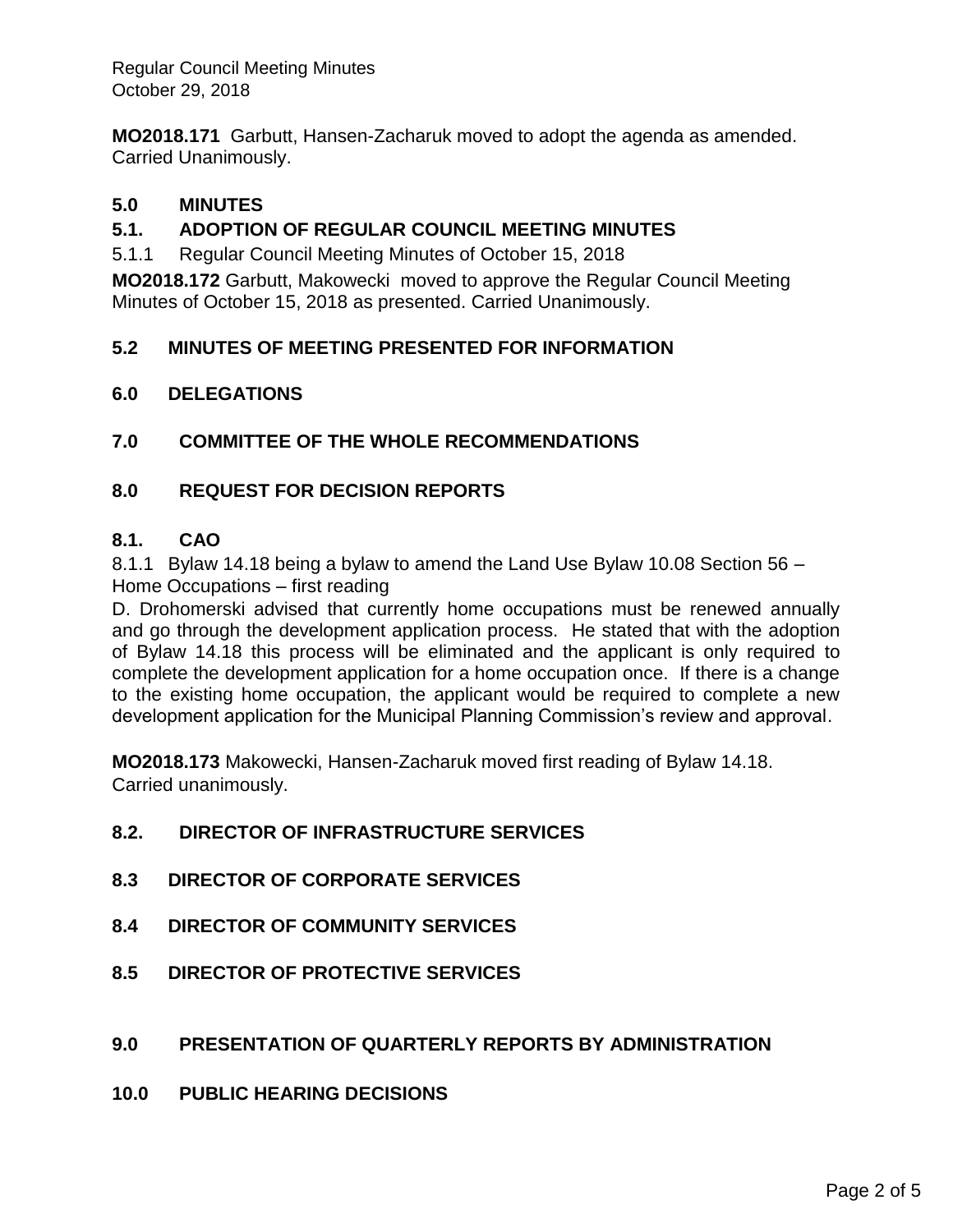# **11.0 UNFINISHED BUSINESS**

## **12.0 NOTICE OF MOTION**

## **13.0 COUNCILLOR REPORTS**

13.1 Round Table

13.1 Councillor Fred Makowecki – Tax Incentive Discussion

Councillor F. Makowecki presented three tax incentive programs for Council's consideration based on the recommendation of the Economic Task Force:

- 1) Economic Development Incentive Program with the purpose to encourage new development and redevelopment in the Town by providing a property tax incentive; the bylaw will be cited as "Commercial Tax Incentive Bylaw" for new commercial and industrial developments with rebated property taxes as follows:
	- a. 50% reduction on municipal taxes 1<sup>st</sup> year of operation;
	- b. 25% reduction on municipal taxes 2<sup>nd</sup> year of operation;
	- c. 25% reduction on municipal taxes 3<sup>rd</sup> year of operation;
	- d. Complete taxation beginning with  $4<sup>th</sup>$  year of operation.
- 2) New business in existing vacant buildings (vacant for a minimum of 3 months) the bylaw will be cited as "New Business in Existing Vacant Building". Property owners/ business owners must submit a written letter of application to Council requesting the tax rebate, prior to April  $1<sup>st</sup>$  of the tax year with rebated property taxes as follows:
	- a. Year 1 50%;
	- b. Year 2 25%
- 3) Downtown and Tourism Corridor Incentive Program a matching grant of 50% of costs to a maximum grant amount of \$5,000 to demolish an existing structure. The Town will budget a maximum of \$30,000 (up to 6 properties per year).

Councillor J. Garbutt stated that he would need a costing of these incentives and a comparison on whether offering a mix of tax reduction and forgiveness of associated development and building permit costs would be a better option. Councillor T. Zariski asked whether a tax deferral program whereby a new business gets a break on taxes for first five years and then if successful pays a portion of the dollars back to the Town. Councillor L. Hansen-Zacharuk requested feedback from other communities on how successful their programs are and the impact financial of such a program on our community.

**MO2018.174** Makowecki, Garbutt moved that Administration research a incentive tax program and prepare a draft bylaw for Council's review at the Council Meeting to be held on November 13, 2018. Carried unanimously.

D. Drohomerski explained that the Town has an existing policy entitled: Derelict Building Removal – Redevelopment Program. He stated that this policy pays a tax credit of \$1000 for residential and \$3,000 for commercial when derelict buildings are removed. He explained that the tax rebate is honored when the tipping fee receipts are shown.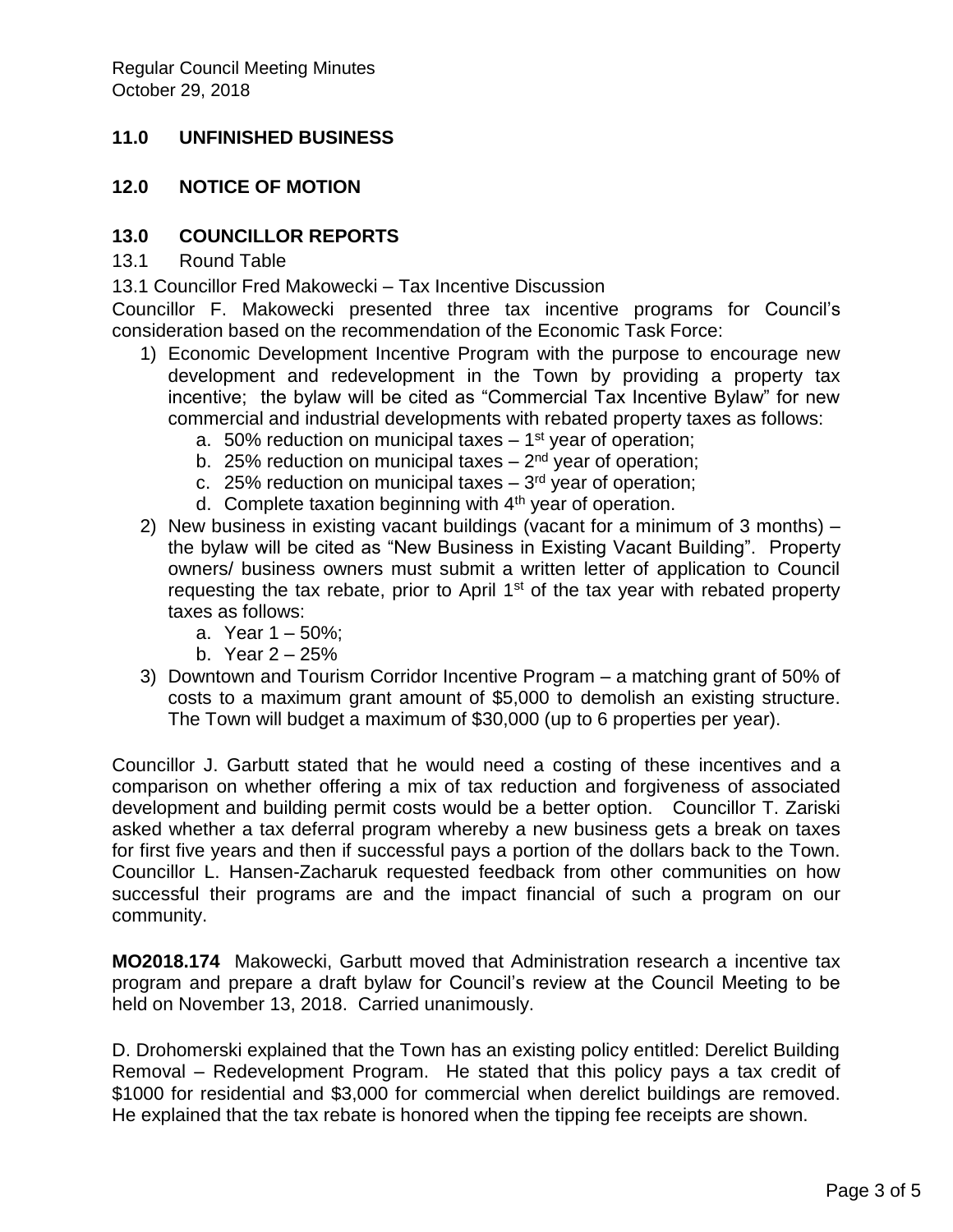Regular Council Meeting Minutes October 29, 2018

## 13.2 Councillor Fred Makowecki – Downtown Building Paint Palette

Councillor F. Makowecki explained that the Economic Development Advisory Committee tasked the Heritage Arts and Culture Committee (HACC) with recommendations for a color palette for the downtown core – one that represents the building era. He explained that the Mainstreet Programs also offers reference materials on what renovations should look like for continuity in the downtown. Councillor L. Hansen-Zacharuk explained that the HACC felt that if a color palette was chosen it would best be administered under the Land Use Bylaw to ensure its success. She further recommended that the Town have buy-in from the downtown merchants downtown and a discussion be had with them. Mayor Colberg explained that she was approached by a retailer in the downtown core as they wish to repaint their store front. She recommended that the Economic Development Advisory Committee develop a color palette for uniformity and continuity as suggested by Roger Brooks.

## 13.3 Councillor Fred Makowecki – Preliminary Budget Discussion

Councillor F. Makowecki stated that in response to the Director of Corporate Services' request for budget scenarios, he would like to see a 5% reduction in the operations budget and what it would equate to. Councillor J. Garbutt stated that after an assumed pattern of 3% increase for several years, he imposed a 0% increase based on a service capacity review exercise. Councillor J. Garbutt further stated that any reduction does not have to come from service cuts and possibly a review of the capital financing strategy to do less or amortize less – 100% amortize may be too much – possibly having the pool close on Mondays, etc. He further stated that he does not want any reduction on the utility side as the Town should continue to make utilities self-sufficient. Mayor Colberg stated that Council would have to find a balance.

# **14.0 CLOSED MEETING MATTERS**

**MO2018.175** Hansen-Zacharuk, Garbutt to go into closed meeting of Council at 5:50 PM. Carried unanimously.

14.1 Labour Matter (*FOIPP Section 23 – Local Public Body Confidences)*

14.2 Land Matter (*FOIPP Section 23 – Local Public Body Confidences*)

14.3 Legal Matter (*FOIPP Section 23 – Local Public Body Confidences*)

**MO2018.176** Hansen-Zacharuk, DeMott moved to revert to open meeting of Council at 6:38 PM. Carried unanimously.

#### 14.2 Land Matter (*FOIPP Section 23 – Local Public Body Confidences*) **MO2018.177** Zariski, Hansen-Zacharuk moved that Council accept the Offer to Purchase from Arild Jenson for land legally described as Plan 9710916 Block 12 Lot 10 in the amount of \$75,000.00 plus GST. Carried unanimously.

14.3 Legal Matter (FOIPP Section 23 – Local Public Body Confidences) **MO2018.178** Garbutt, Lacher moved that Council deny the request for tax relief for Tax Roll # 19041201. Carried unanimously.

There being no further business, Mayor Heather Colberg adjourned the meeting at 6:50 PM.